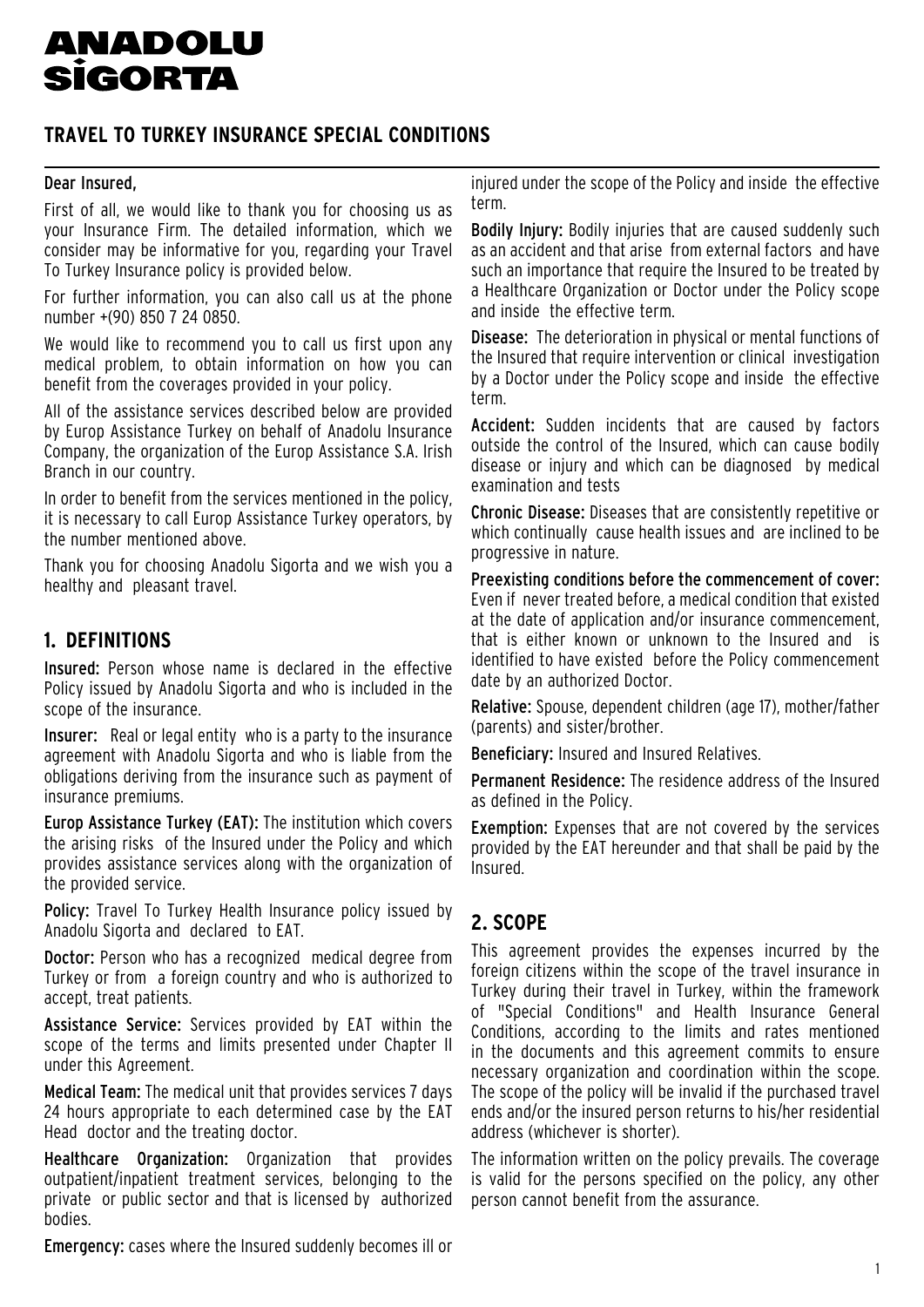#### **2.1. VALIDITY PERIOD AND CONDITIONS OF THE TRIP**

- a. This insurance policy shall be valid after the full advance payment of the premium and with the issue of the policy. An Insurance Agreement that is issued after the trip commences is invalid even if the premium is paid.
- b. The term of the Insurance commences on the day of departure from the permanent residence city borders, given that the commencement and finalization date of the trip is documented. It is over on return to the city of permanent residence.
- c. If an illness that occurs during the trip within the effective term of the coverage of this insurance Agreement, any required inpatient treatment after the termination date of the coverage will persist for a maximum of 7 days after their termination dates, given that the impossibility to transfer the insured to the permanent residence is documented. Coverages are terminated without any condition when the insured returns to the city of permanent residence even if inpatient treatment is required or continues.
- d. Persons over the age 69 shall have a policy by paying %150 excess premium. Coverages are limited with a maximum 92 days within the traveled geographical borders. (Total length of stay in Turkey is limited to a maximum of 92 days, in terms of policy). If total length of stay

is going to be over 92 days for annual policies, you should prefer a policy covering 184 days.

#### **2.2. GEOGRAPHICAL LIMITS OF THE POLICY**

This policy is only valid within the borders of Turkish Republic.

#### **2.3. CANCELLATION OF A POLICY**

If the insured requests the cancellation of the policy in writing:

According to "The Notice Regarding the Amending of Private Health Insurances to be Made for Visa and Residence Permit Requests" numbered 2021/8 and dated 16.06.2021, the following conditions must be fulfilled. Otherwise the policy cannot be canceled.

Termination of Travel Health Insurance policies on demand of the policy holder is dependent on the existence of at least one of the conditions below.

- a. Upon submittal of a new travel health insurance or private insurance policy to the Company which covers the period of the visa,
- b. Upon cancellation of visa or visa being unextended,
- c. Upon noticing the company 24 hours earlier at the latest, in the case of visa application being denied or visa applicant renouncing before recieving the result.

In the case that the policy being terminated due to the (c) clause, paid premiums will be returned to the insured with no cuts within five business days after recieving the cancellation demand, only if there have been no compensation payments. In the case that policy being terminated due to other clauses

(a) or (b), premiums will be returned according to insurance principles, within five business days following the submittal of necessary documents.

## **3. SERVICES**

| ٥                                                                      | <b>Service</b>                                                                                                                               | Limit                                            |
|------------------------------------------------------------------------|----------------------------------------------------------------------------------------------------------------------------------------------|--------------------------------------------------|
| e<br>$\mathsf{I}$<br>$\frac{1}{2}$<br>l.<br>e<br>e<br>r<br>t<br>ገ<br>e | Medical treatment for sudden discomfort<br>and illness<br>Covid-19                                                                           | 30,000 Euro                                      |
|                                                                        | Transfer or travel to the nearest health Transport Fee by<br>facility where the treatment can be Ground Ambulance<br>provided to the insured | or Economy Class                                 |
|                                                                        | Transfer to the residential address after Economic<br>being discharged<br>Transfer of the deceased                                           | -Class<br><b>Transportation Fee</b><br>Unlimited |

#### **3.1. COVERAGE FOR MEDICAL TREATMENT OF SUDDEN DISCOMFORT AND ILLNESS**

If the insured suddenly gets sick or is injured during the travel, the costs of outpatient treatment, inpatient treatment and surgery and medicines prescribed by the doctor will be paid within the limit of 30,000 Euro and no exemption will be applied.

#### **3.2. TRANSFER OR TRAVEL TO THE NEAREST HEALTH FACILITY WHERE THE TREATMENT CAN BE PROVIDED TO THE INSURED**

If the insured suddenly gets sick or is injured during the travel, the insured can be transferred to the nearest health facility or from one facility to another with an appropriate transfer vehicle, which is decided by the doctor of EAT (ground ambulance, air ambulance or scheduled flight). The transfer fees are covered including the transfer from the facility to the residential address. The organization of the transfers is carried out for the insured. The transfer with air ambulance is limited to European countries and Mediterranean countries. However, air ambulance transportation expenses will be covered according to the coverage limit. For other countries, the fees for ground ambulance and stretcher flight are covered but all organization for the air ambulance are carried out.

Transfer from one medical center to another medical center will be provided if the equipment and medical staff are not available at the medical center. For transferring the patient, a medical report from the physician is requested.

#### **3.3. TRANSFER TO THE RESIDENTIAL ADDRESS AFTER BEING DISCHARGED**

At the end of the treatment, the transfer to the residential address of the insured, within the scope of the medical transfer coverage, is organized. If the health status of the Insured is suitable for such a transfer, the costs of one way economy class are covered.

EAT Medical Team and the physician are responsible for determining the appropriate vehicle for the transfer (ground ambulance, air ambulance, scheduled flight, etc.) according to the illness or disease and they are responsible to decide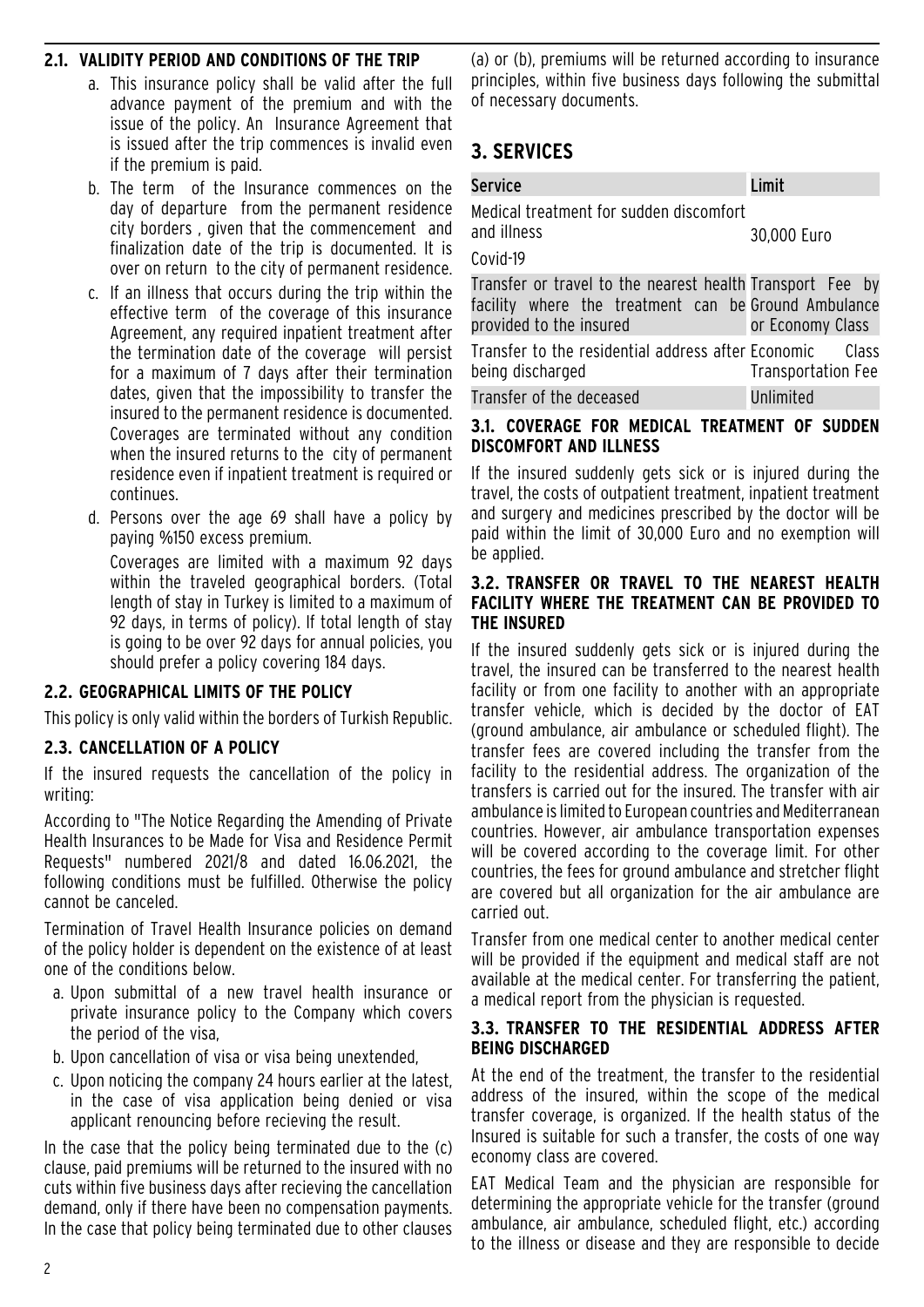if any additional arrangements are required. Hence, all necessary organization for the transfer will be completed by EAT.

#### **3.4. TRANSFER OF THE DECEASED**

If the Insured dies, all necessary measures for transferring the deceased shall be taken and the coffin and other items required for the transfer in accordance with the international medical conditions shall be provided. Funeral and burial costs are not covered.

#### **3.5. COVID-19**

Medical Treatment Coverage; Medical and inpatient expenses of the Insured for Covid-19 will be covered within the limits of medical coverage.

Expenses spent on tests to diagnose Covid-19 are excluded. Only exceptionally, test expenses belonging to the insured who are found to be positive for Covid-19 test while travelling Turkey can be covered within the scope of medical treatment.

Expenses of the cases, which were diagnosed within the borders of existing country but have become serious while travelling Turkey, shall not be under coverage even in case of emergency.

Travel or Transfer of the Insured: In the event that the insured becomes ill due to Covid-19 within the scope of the policy, the transfer will be make to the nearest medical center or from one medical center to another, by an ambulance or any transport vehicle that is deemed most suitable by the doctor.

In air ambulance service are completely out of scope. If necessary, only the organization can be included.

Transfer of Insured to Permanent Residence: In the event that the insured is discharged due to Covid-19 covered by the policy, following the termination of her inpatient treatment at a medical center, insured can be transported to the permanent residence by an ambulance or any transport vehicle approved by the doctor.

For this, the doctor must decide that the insured cannot continue the journey and cannot use the means of transportation that he originally used for returning to permanent residence. A medical report to be issued by the treating doctor is required to make the transfer.

Transfer of Insured's Funeral: In case of the death of the insured due to Covid-19, insured will be transported to the burial place in the country of permanent residence in order to be buried

## **4. EXCEPTIONS**

Apart from the coverage exclusions set out in the Travel Health Insurance General Conditions, the following conditions are outside the scope of this Insurance Agreement.

- 1. The fraudulent and deliberate movements of the Insured, which is within the scope of the policy,
- 2. In the course of the provision of any service covered by this policy, any and all tangible/intangible losses which may arise directly or indirectly, and which are not

covered by the policy,

- 3. Floods, earthquakes, volcanic eruptions, landslides, storms, lightning and meteor fall, etc. damages resulting from natural disasters,
- 4. War, war, revolt, rebellion, insurrection, terrorist activities and internal turmoil arising therefrom,
- 5. Terrorist acts and sabotage specified in the Anti-Terrorism Law No. 3713 and the interventions made by the competent bodies to prevent them and reduce their effects,
- 6. Any attack or sabotage resulting from the use of nuclear risks or nuclear, biological or chemical weapons or the emergence of nuclear, biological or chemical substances,
- 7. The operation of the armed forces or security forces or their organizations,
- 8. Except for the rescue of persons and goods in danger, the Insurances are in movements that will even expose themselves to a grave danger,
- 9. All diseases present at the date of application and/or based on the date of the insurance start date, acute diseases and complications developing on chronic grounds,
- 10.All diseases present at the date of application and/or based on the date of the insurance start date, acute diseases and complications developing on chronic grounds,
- 11. All kinds of health expenditures related to pregnancy and complications
- 12.Epidemic diseases officially announced, AIDS and AIDSrelated diseases,
- 13.Hearing aid expenditures and all kinds of auxiliary medical devices and materials, breast and penile prostheses etc. used for psychosocial reasons, etc., such as seat covers, wheelchairs, corsets, orthopedic shoes, insoles, boots, slippers, ice cutters, expenses,
- 14.Costs not required for treatment, private nursing expenses,
- 15.Attempted suicide or suicide, all soul and nervous and geriatric diseases, psychosomatic diseases,
- 16.Sexual dysfunctions, sexually transmitted diseases,
- 17.All alternative treatments and all kinds of cosmetic expenses, aesthetic treatments, vaccination,
- 18.Non-medicinal supplements, herbal medicines, food supplements All medicinal substances not approved by WHO,
- 19.Damages caused by him or her when the person's mental balance is in place or not, criminal damage, alcohol poisoning, alcoholism, and alcohol-related diseases, injuries; heroin, morphine, etc. as well as all kinds of medical expenses, such as drugs and addictive substances,
- 20. a. Expenses incurred due to the participation or preparation of the insurance as a licensed athlete,
	- b. Occupational accidents of professional athletes,
	- c. Unlicensed or amateur skiing, mountaineering, horse riding, rafting, scuba diving, paragliding, fight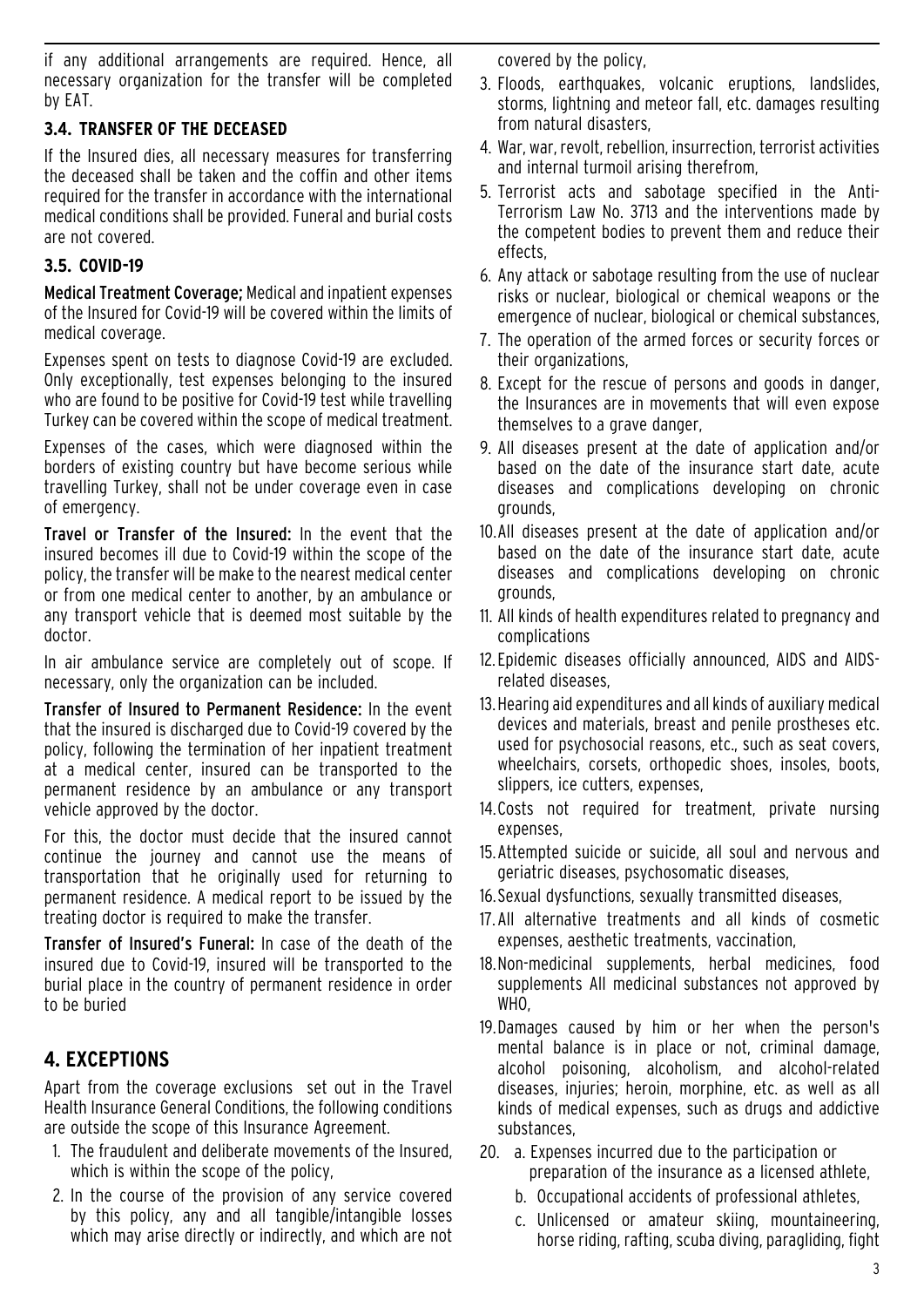sports, vehicle racing sports etc. Like all dangerous sporting branches,

- 21.All treatment costs related to tooth disorders,
- 22.The complications arising from improper treatment and surgery resulting from doctors and health institutions are the resulting costs,
- 23.In addition to being a passenger on a regularly scheduled (IATA member) airline, the medical problem, disability and medical examinations and therapies required by the flight in any way, the use of motorbikes,
- 24.Luggage containing missing, unlabeled, broken or defaced products that are not sufficient in packaging,
- 25.The geographical limits of the policy (the borders of Turkey), except after the last travel and insurance costs that occur after permanent return to the country.
- 26.Out-of-scope situations related to Covid-19 disease are listed below;
	- Travel cancellation damage caused by fear of traveling to an affected country or region due to Covid-19 is excluded.
	- Curfew due to epidemic, epidemic or pandemic recognized by the local authorities of the insured, Quarantine, A government authority is required to travel, The benefit travel cancellation requests that are not able to travel due to the results such as limited transportation facilities, calls made and called by health personnel officials are out of scope.
	- Failure to use the service from travel operators is not covered by the cancellation of the trip.
	- Travel advice for an epidemic, epidemic or pandemic curfew recognized by local authorities, Quarantine, Closure of borders, travel for any reason or any reason other than basic travel (issued after the state authority of the country where the insured resides), flight The policy time extension is out of scope due to its consequences such as not allowing departure by the operator. This service can only be included for additional premium.
	- 27. Within Turkey or during travel abroad, vaccines developed against Covid-19 and its variants are excluded.

Covid-19 PCR for screening purposes, antibody tests, rapid antigen tests, rapid antibody tests or tests taken from the pharmacy are excluded.

#### **5. GENERAL TERMS AND CONDITIONS OF TRAVEL HEALTH INSURANCE**

## Cover

## Article 1

The Travel Health Insurance is a special type of insurance protecting those who travel within, without or to Turkey by means of any kind of transportation against health risks likely to arise during their travels.

The Insurer shall be liable to provide the covers stipulated in the policy as a result of any illness arising during the travel and within the term of the policy provided that the said illness does not result from any accident or any preexisting condition and that the Insured is taken ill during the planned travel period.

#### Term

#### Article 2

As far as travels from Turkey to abroad are concerned, the term of the insurance shall start upon the establishment by means of the passport that the Insured is without the Turkish borders and end upon the establishment by means of the passport that the insured is back within Turkey. For travels from abroad to Turkey, the term of the insurance shall start upon the establishment by means of the passport that the insured is within Turkish borders and end upon the establishment by means of the passport that the insured is without the Turkish borders.

As far as travels within Turkey are concerned, the commencement or end of the insurance term shall be stipulated in the insurance policy.

#### Assisting Person/Company Article 3

Services related to the covers of the Travel Health Insurance shall be rendered by insurance companies. If deemed necessary, the insurer shall be entitled to assign the rendering of services related to the covers of the Travel Health Insurance to assisting persons/companies by means of service purchase agreements.

#### Revoking the Policy Article 4

In cases when a person purchasing the travel health insurance is unable to set out on the related trip, then he/she shall be entitled to recover the insurance premium paid provided that the insurer is informed about the state of affairs within a maximum of 24 hours from the commencement of the policy's term and that the policy is revoked by being returned to the insurance company.

#### Minimum Covers Applicable Article 5

Any policies supplied by the insurance company to the insured shall have to include the following minimum covers and the insurance companies shall be liable to indicate the related limits in the policy.

a. Medical treatment cover related to sudden illnesses and conditions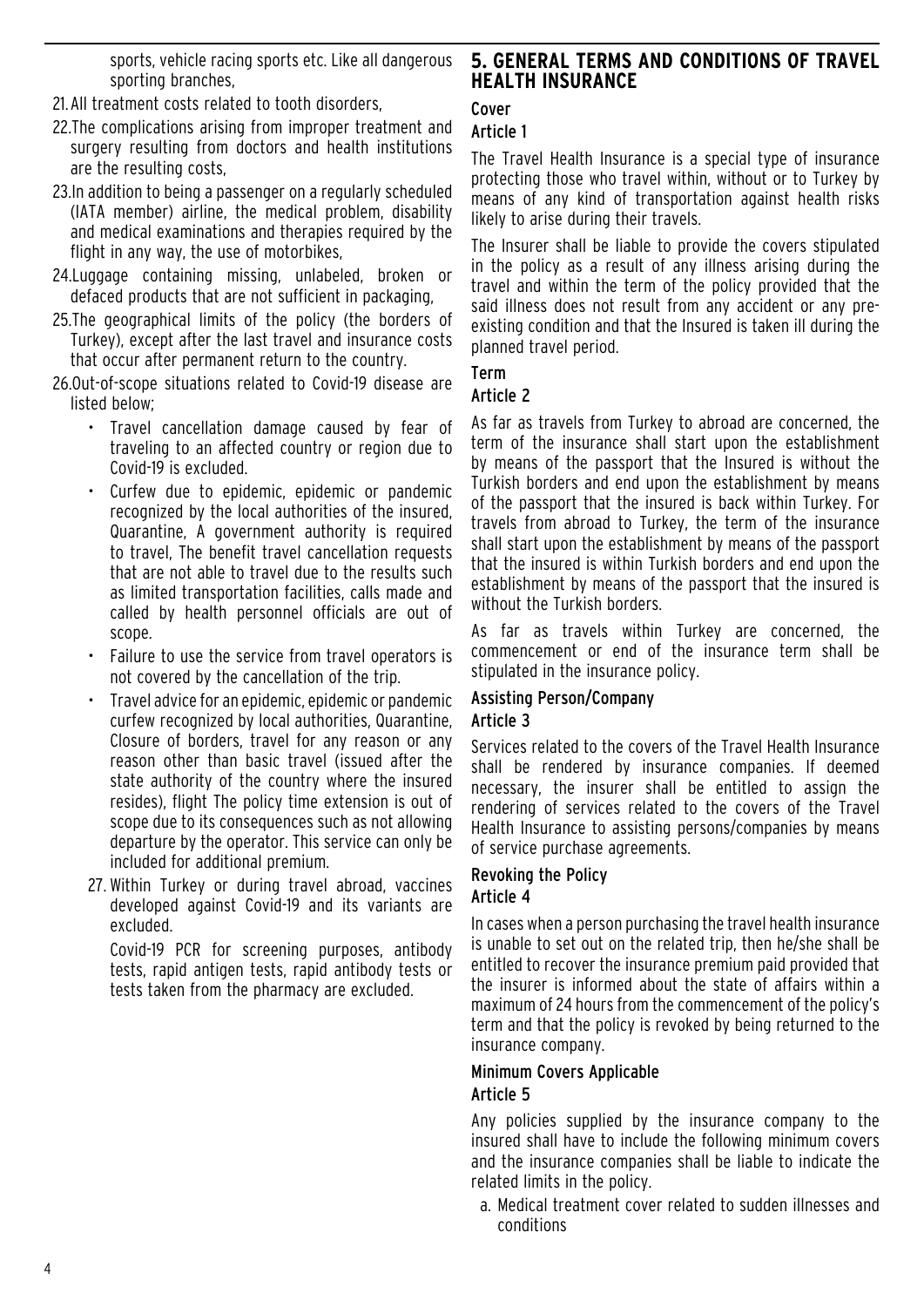In cases when the insured suddenly falls prey to an illness or injury covered by the policy, then the Company shall be liable to cover the hospital, surgical operation and treatment expenses as well as the cost of drugs prescribed by the physician within the policy limits.

b. Travel or transfer of the Insured to the nearest suitable health institution

In cases when the insured suddenly falls prey to an illness or injury covered by the policy, then the Company shall be liable to ensure that the insured reaches the nearest health institution and/or organization by a means of transportation most suited to the medical situation in hand.

In cases when the health institution and/or organization currently treating the insured is not medically equipped to deal with the situation, then the Company shall be liable to transfer the insured to another capable health institution and/or organization.

c. Transfer of the insured to his/her home address after being discharged

Following the completion of the treatment by surgical operation entailing the insured to be hospitalized in a medical center as a result of an illness or injury covered by the policy, and the discharge of the insured, and in cases when it is decided by the physician treating the insured that the patient is unable to carry on with the trip or to return to his/her home by using the original means of transportation, then the Company shall be liable to cover the expenses arising out of the Insured's transfer to his/her home address by using the most suitable means of transport to be established by the related physician.

d. Transfer of the deceased insured

In cases when the insured deceases after suddenly falling prey to an illness or accident covered by the policy, then the Company shall be liable to transfer the body to the requested address and to cover any related expenses.

#### Additional Covers Article 6

Apart from the minimum covers, the insurance companies shall be entitled to offer additional covers in their special conditions.

## Payment of Premiums and Outcome of the Failure to Pay **Premiums**

## Article 7

The entire insurance premium shall be required to be paid in advance upon the execution of the contract and the delivery of the policy. Unless otherwise agreed upon, the insurer's liability shall not commence in cases when the premium is not paid notwithstanding whether the policy is delivered or not.

#### General Terms and Conditions Article 8

In case of any claims, the insurer's liability to pay damages and the insured's right to demand damages shall be dependent upon their conforming to the terms and conditions stipulated in the policy.

As far as claims to be made within the framework of this policy, the Insured shall be liable,

- a. To take all the reasonable measures to minimize damages.
- b. To inform the Company and/or Assisting Person/ Company about the state of affairs as soon as possible. In cases when the Company could not be accessed for approval purposes, the insured shall be entitled to apply to the nearest emergency health institution and/ or organization. In this case, the insured shall keep the Company informed about any services rendered and the current situation. The insured shall be liable to submit the relevant original documentation and invoices to the Company.
- c. To submit all kinds of information and documentation required for the full rendering of the services (hospital reports, prescriptions, medical examination reports, receipts, invoices etc.) to the Company.

### General Exemptions

## Article 9

Any incidents arising directly or indirectly out of the following shall in no way be covered by this insurance:

- a. Fraudulent acts of the Insured filing claims within the framework of this policy,
- b. Damages arising out of natural disasters such as flood, torrent, earthquake, volcanic eruption, landslide, storm and meteor fall,
- c. Wars or war-like campaigns, revolutions, riots, revolts and civil disorders arising out of the same,
- d. Terrorist acts and sabotages stipulated in the Fight Against Terrorism Act no. 3713 as well as any acts by the related authorities to prevent or mitigate the effects of the same,
- e. Nuclear risks or the use of nuclear, biological or chemical weapons or all kinds of attacks and sabotages causing nuclear, biological or chemical agents to be released,
- f. Acts by the armed forces or the security forces or organizations,
- g. With the exception of rescuing persons and goods in danger, the insured's acting in such a manner so as to put himself/herself intentionally in great peril,
- h. Intentional acts of the Insured,
- i. Illnesses or pathological conditions arising out of the voluntary consumption of non-prescribed alcohol, drugs, toxic substances, narcotic drugs or medical products,
- j. Any medical conditions which are established by an authorized physician to be pre-existing before the start of the Policy's term or any acute crises arising out of the said condition,
- k. Hereditary diseases (prenatal diseases or diseases arising out of genetic factors),
- l. Suicide or attempted suicide,
- m.Mental illnesses, psychological conditions, epidemics,
- n. Engagement in any of the following sports: all kinds of races, rally or similar trials, hunting with the exception